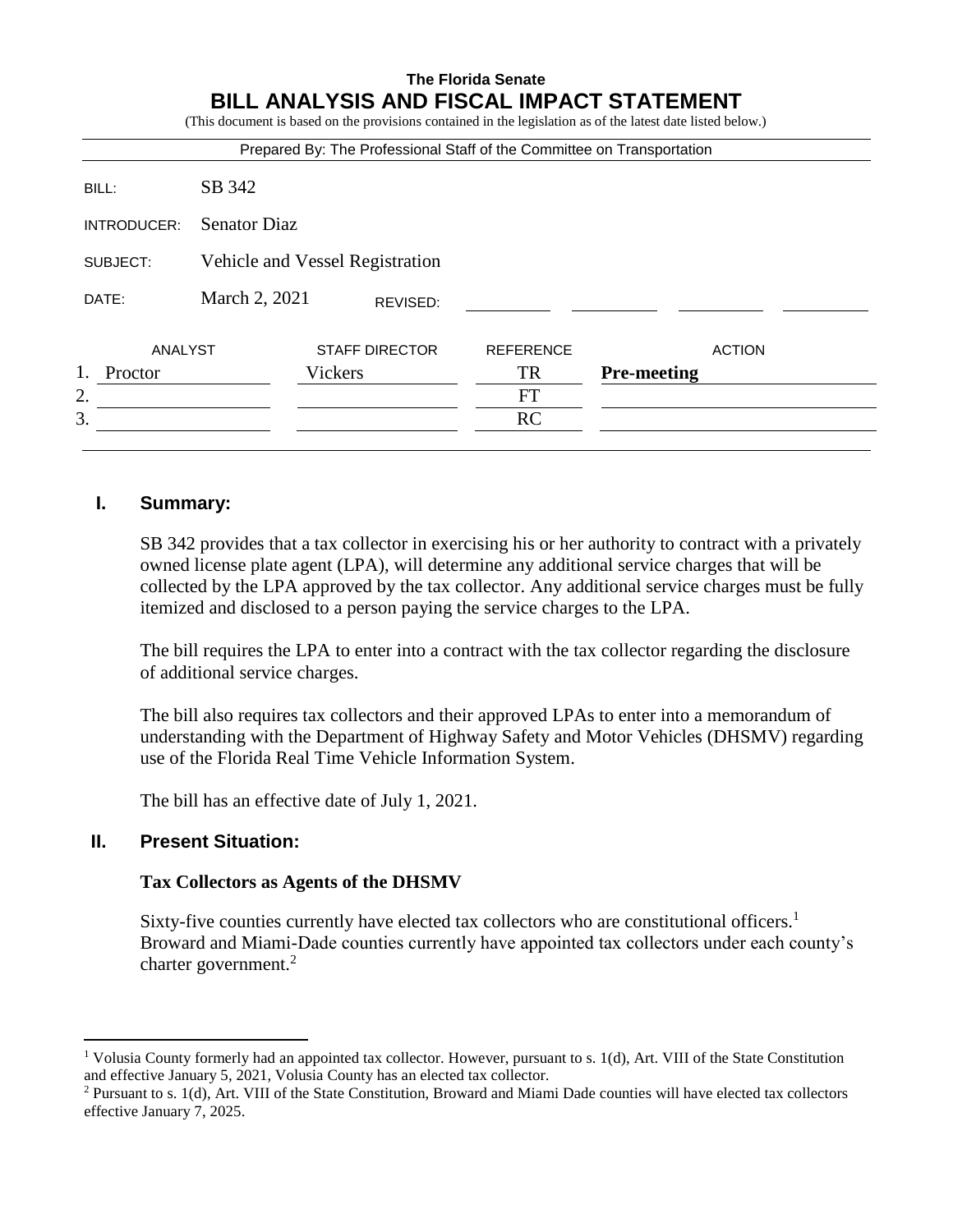Chapters 320, 322, and 328, F.S., provide that tax collectors are agents of the DHSMV for the limited purposes of providing motor vehicle and driver license services. Specifically, with regards to the issuance of registration certificates, license plates, and validation stickers (motor vehicle services), the tax collectors in the several counties of the state are "authorized agents of the department [DHSMV]  $\dots$  subject to the requirements of the law."<sup>3</sup> This principal/agent relationship is memorialized by written agreement in the form of a memorandum of understanding (MOU) between the DHSMV and tax collectors throughout the state, providing that tax collectors are acting as agents of the DHSMV carrying out state law duties at a local level in a uniform and accountable manner.

While the tax collector itself is not a state agency, in its role as an authorized agent of the DHSMV, it is considered a "state agency" when acting pursuant to s. 320.03, F.S., in providing motor vehicle services.<sup>4</sup> The Florida Attorney General has also concluded that tax collectors are under the direction and control of the DHSMV when providing services under ch. 320 and 322, F.S. 5

As a result of Florida Constitutional Amendment 10 (amending Section 3 of Article III, Sections 4 and 11 of Article IV, and Sections 1 and 6 of Article VIII of the Florida Constitution) that passed in 2018, Volusia, Broward and Miami-Dade County tax collector offices will be elected positions. The tax collector in Volusia County took office in 2021 and the Broward and Miami-Dade County tax collectors will take office in 2025. Currently, the motor vehicle services in these charter counties are predominately provided by private tag agency/license plate agent/license tag agencies/private license plate agencies<sup>6</sup> (collectively referred to as "LPA") that have an agreement with the county to charge an additional county service fee set by the county commission.<sup>7</sup>

### **Fees for Motor Vehicle Services**

Several statutory provisions establish the fees to be charged for various motor vehicle services.<sup>8</sup> The statute provides that the service charges listed must "be collected by the department [DHSMV] on any application handled directly from its office. Otherwise, these service charges

 $\overline{a}$ 

<sup>6</sup> Various combinations of these words are used interchangeably.

<sup>3</sup> Section 320.03(1), F.S.

<sup>4</sup> *Dealer Tag Agency, Inc. v. First Hillsborough County Auto Tag Agency, Inc.*, 14 So. 3d 1238, 1240 (Fla. 2d DCA 2009). The trial court declared the contract void as a matter of law, because the tax collector established no bid protest procedures as required by Chapter 287, F.S. On appeal, the Second DCA held that the trial court erred, because the tax collector was not an executive branch of the state government bound by Chapters 287 or 120. Instead, the tax collector is a constitutional entity created by Article VIII, Section 1(d) of the Florida Constitution. The court held that "The fact that the Tax Collector is described as an "authorized agent" of the DHSMV for the provisions of section 320.03, F.S, does not make it a state agency for the provisions of chapter 287 and 120." *Id*. at 1240.

<sup>&</sup>lt;sup>5</sup> "The tax collector, who acts as the agent of and under the direction and control of the department in the sale of motor vehicle license plates, is not acting as a county officer and the bond required to be posted protects only the department and not the county for other tax revenues received by the collector." FL AGO 74-101 (Apr. 1, 1974).

 $<sup>7</sup>$  In determining the appropriateness of public funding for equipment used by LPAs, the Attorney General noted for purposes</sup> of section 320.03, F.S., that "license tag agencies are the agents of the respective county tax collectors….[and that n]o pecuniary benefit inures to such agents or subagents." (emphasis added) FL AGO 082-81 (Oct. 11, 1982). The opinion goes on saying, "The license tag agencies in question are the agents of the county tax collector and as such subagents of the department.…" *Id*.

<sup>8</sup> *See* Sections 319.32 and 320.08, F.S.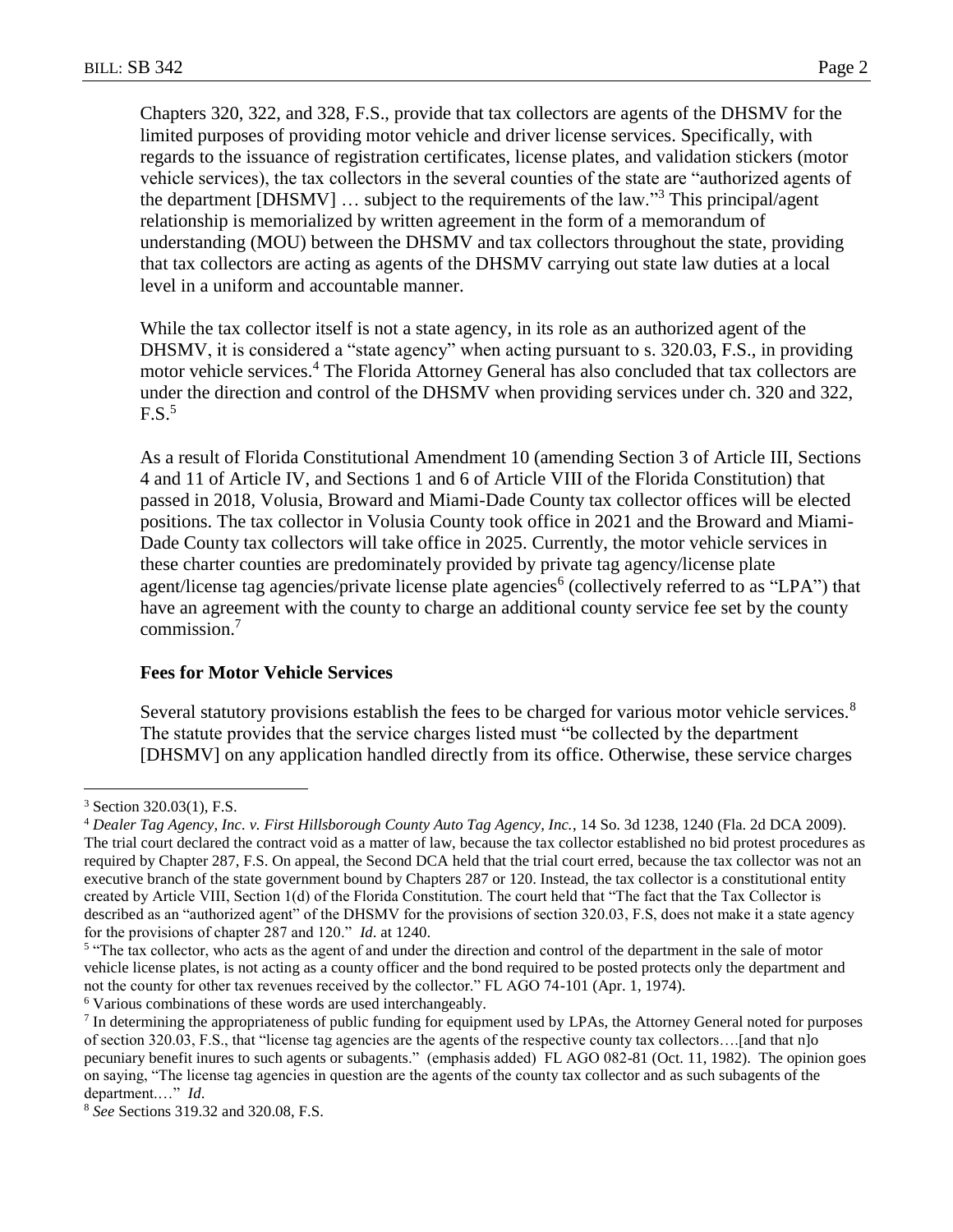shall be collected and retained by the tax collector who handles the application."<sup>9</sup> Section 320.03(2), F.S., requires the tax collector to remit and account for all money that comes into his or her possession or control by reason of performing the various tag and titles services. Section 320.03(3), F.S., also requires the tax collector to "pay all sums officially received by the officer into the State Treasury no later than 5 working days after the close of the business day in which the officer received the funds."

All fees for specific services are set by statute, without discretion to increase or lower the fee. For example, s. 320.03(5), F.S., provides that tax collectors are required to charge 50 cents on every license registration sold to cover the costs of the FRVIS. In addition, the statute requires the tax collector to charge \$1 for each license registration sold, transferred or replaced and requires a \$1.50 fee for each initial and renewal registration of private-use automobiles and certain trucks.<sup>10, 11</sup> The tax collector retains \$2.50 for each application handled in connection with a license plate, mobile home sticker and registration certificate.<sup>12</sup> Statute also provides that \$1 must be charged for license plate validation stickers, vessel decals and mobile home stickers issued from an automated vending facility or printer dispensing machine and allows the tax collector to impose an additional service charge of up to 50 cents for the transactions that occur in a tax collector's branch office.  $13, 14$ 

However, in two specific situations, fees in excess of these specific amounts can be charged, but again, it is expressly permitted by statute. In s.  $320.03(10)(d)$ , F.S., an authorized electronic filing system agent may charge a fee to the customer for use of the electronic filing system, and in s. 320.04(2), F.S., LPAs appointed by the county manager of a charter county which has an appointed tax collector are exempted from the prohibition on charging fees for notary public services in connection with, or incidental to, the issuance of license plates or titles.

A well-known canon of statutory interpretation is "*expressio unius est exclusio alterius,*" which means the expression of one thing implies the exclusion of all others.<sup>15</sup> Because the Legislature has indicated precisely when and how private parties can charge fees beyond the statutory fees set in some areas, it would follow that LPAs cannot charge fees beyond the statutorily mandated fees in any other areas. In other words, the Legislature has determined where a deviation from the statutory fee may occur for certain services provided on behalf of the DHSMV.

### **License Plate Agents and Fees**

Since a tax collector is acting as an agent for the DHSMV in providing motor vehicle services, when the LPA contracts with the tax collector to provide such state services, it also is acting as an agent for the DHSMV.<sup>16</sup> The DHSMV is bound by statute, and therefore lacks authority to allow a tax collector to charge fees in excess of what is provided by statute. In turn, the tax

<sup>9</sup> Section 319.32(2)(b), F.S.

<sup>10</sup> Section 320.03(6), F.S.

 $11$  Section 320.03(9), F.S.

 $12$  Section 320.04(1)(a), F.S.

 $13$  Section 320.04(1)(b), F.S.

<sup>&</sup>lt;sup>14</sup> Section 320.04(1)(c), F.S.

<sup>15</sup> *See, generally,* A. Scalia & B. Garner, Reading Law (2012).

<sup>16</sup> *See* FL AGO 082-81 (Oct. 11, 1982).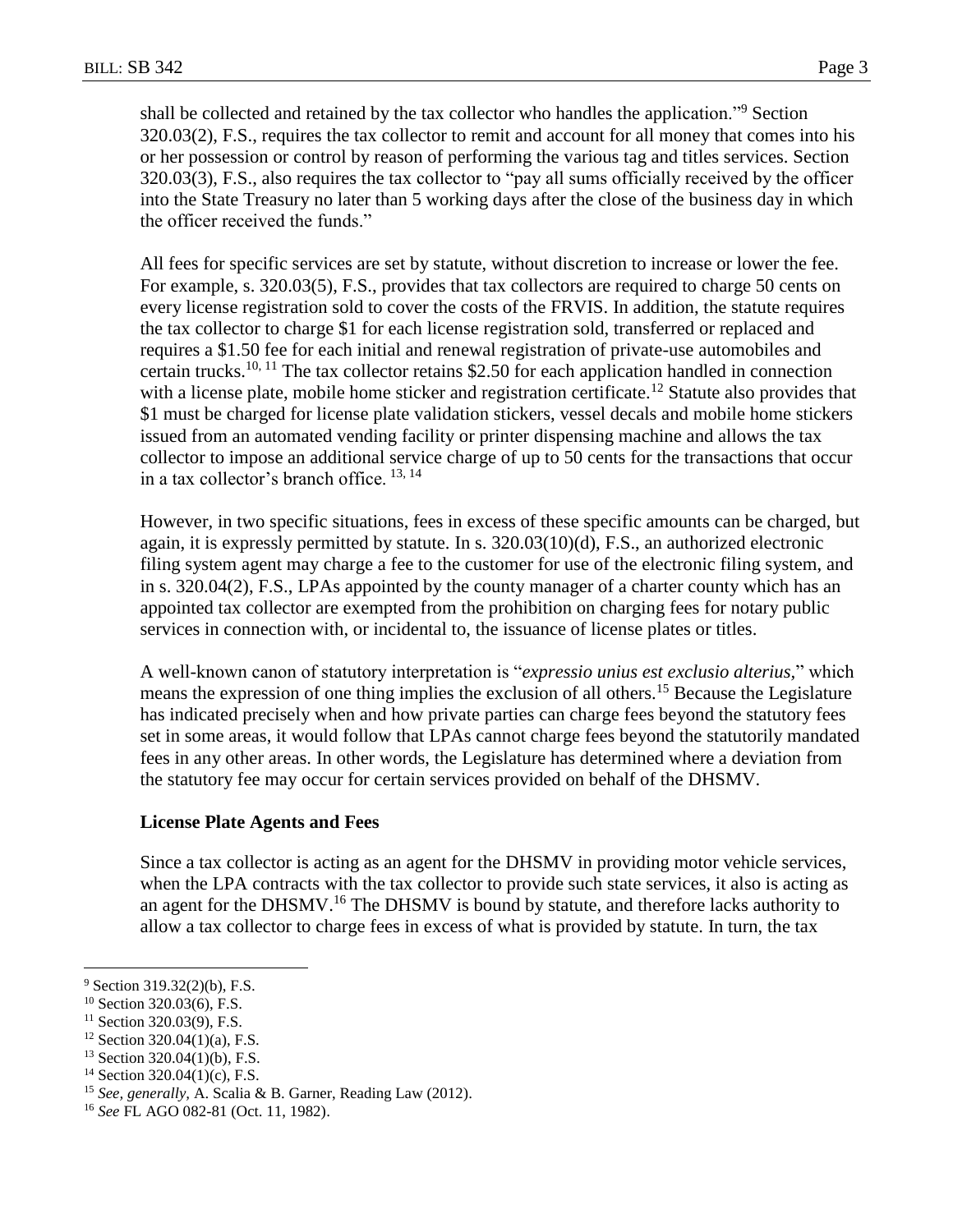$\overline{a}$ 

collector, in its role as an agent of the DHSMV, similarly lacks authority to authorize a LPA to charge fees in excess of the statute without express statutory authority.

No statute currently authorizes an additional service fee that may be charged by a LPA or other agent of the state providing a specific motor vehicle service. Several statutes contemplate the use of an LPA that would provide motor vehicle services, but none of these statutes provide any authority for the LPA to charge an additional amount in excess of the fees set by statute.

Sixteen counties have, or have until recently had, contracts with LPAs to operate fifty-seven offices to perform title and registration services for motor vehicles, mobile homes, and vessels, as follows:

| • Alachua – 1               | $\bullet$ Bay $-1$                             | • Broward $-7$             | $\bullet$ Highlands $-1$ |
|-----------------------------|------------------------------------------------|----------------------------|--------------------------|
| $\bullet$ Hillsborough $-1$ | $\bullet$ Jefferson $-2$                       | • Lee $-1$ (opens in 2021) | $\bullet$ Leon $-1$      |
| • Manatee $-1$              | $\bullet$ Miami-Dade – 25 $\bullet$ Orange – 4 |                            | • Palm Beach $-2$        |
| $\bullet$ Pasco – 1         | $\bullet$ Pinellas – 3                         | $\bullet$ Polk – 3         | • Volusia - $3^{17}$     |

The LPAs in Broward and Miami-Dade counties charge (and formerly the LPAs in Volusia County charged) fees for motor vehicle, mobile home, and vessel title and registration services in addition to the statutory fees authorized in ch. 319, 320 and 328, F.S. The additional fees levied in Broward and Miami-Dade counties are levied pursuant to county ordinances and are retained by the LPAs. $^{18, 19}$ 

The LPAs in counties which have elected tax collectors currently only charge the fees for those services which are expressly authorized in state law. The LPAs in these counties may retain all or a portion of the statutorily authorized service fees tax collectors are allowed for motor vehicle, mobile home, and vessel title and registration services, as provided in the contracts between the LPA and each respective tax collector.

LPAs offering optional "concierge" motor vehicle, mobile home, and vessel title and registration services (including supplementary or complementary services not dealt with by statute) to vehicle or vessel dealerships and other motor vehicle related businesses charge additional fees for these services.

The chart below details the additional fees currently charged by the LPA's in Broward and Miami-Dade counties and that formerly were charged by the LPAs in Volusia County prior to January 5, 2021.

<sup>&</sup>lt;sup>17</sup> These LPA offices operated prior to the elected Volusia County tax collector taking office on January 5, 2021. Currently, these offices are winding down operations and were to close by February 4, 2021.

<sup>&</sup>lt;sup>18</sup> The additional fees formerly collected in Volusia County were collected pursuant to the contract between Volusia County and the LPAs that operated in Volusia County.

<sup>&</sup>lt;sup>19</sup> *See*, Art. XVII, s. 2-123, Code of Miami-Dade County; Ch. 20, Art. XII, s. 20-251, Code of Broward County.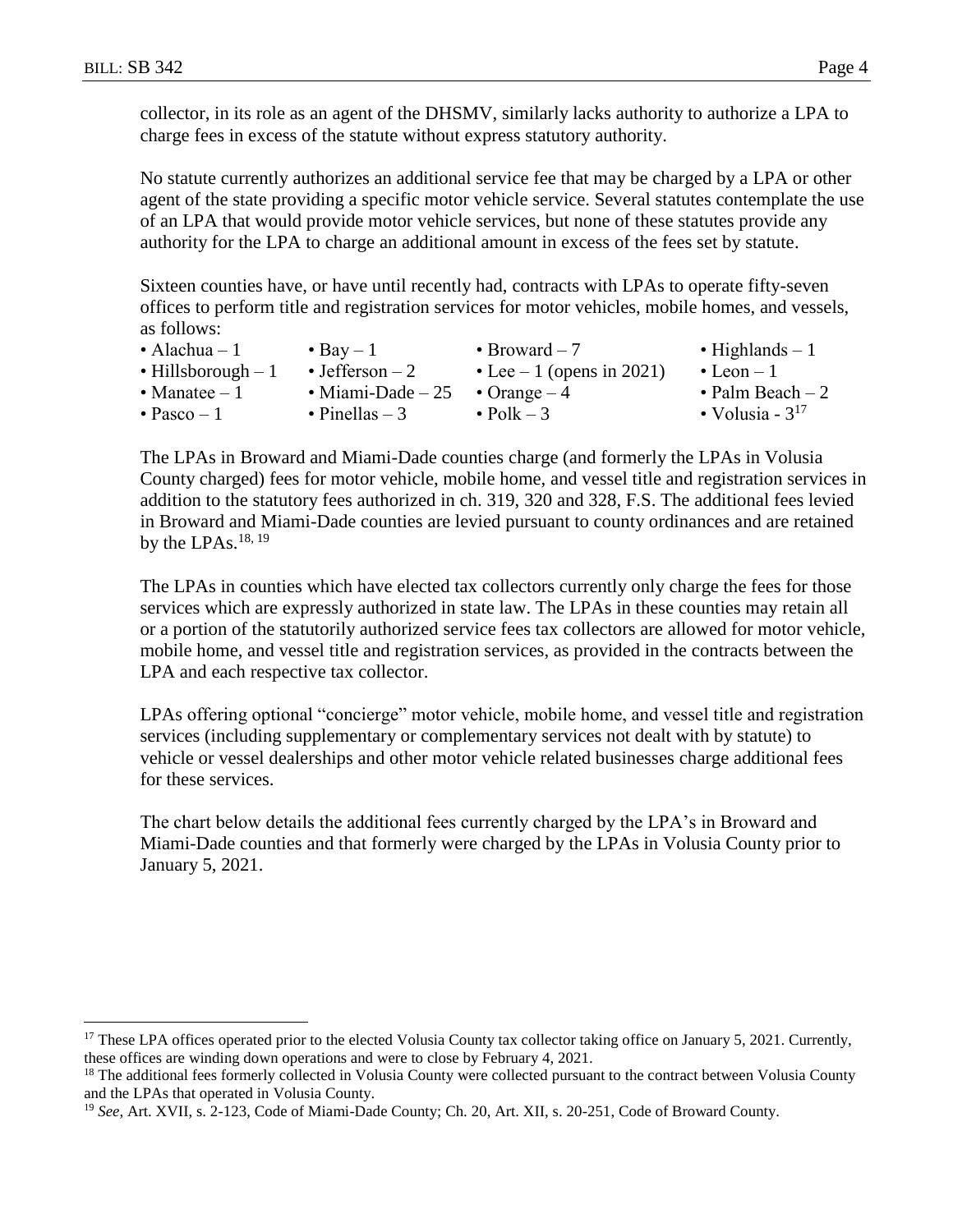| <b>Transaction Type</b>                                                        | Broward            | <b>Miami-Dade</b> | <b>Volusia</b>     |
|--------------------------------------------------------------------------------|--------------------|-------------------|--------------------|
| <b>Registration Transaction</b>                                                | \$3.50             | \$5.00            | \$2.85             |
| <b>Biennial Renewal</b>                                                        | \$7.00             | \$10.00           | \$2.85             |
| Title (original or transfer)                                                   | \$15.00            | \$18.00           | \$12.00            |
| Certificate of Destruction                                                     | \$16.00            | \$18.00           | \$10.00            |
| <b>Duplicate Title</b>                                                         | \$6.75             | \$8.00            | \$2.85             |
| VIN Verification or HIN                                                        | \$3.50             | \$8.00            | \$2.00             |
| Duplicate or corrected registration                                            | \$3.50             | \$5.00            | \$2.00             |
| Verification of Ownership, lien, tag, decal (not part of title<br>application) | \$3.50             | \$4.00            | \$0.50             |
| Preparation of affidavits or forms and notarization                            | N/A                | \$3.00            | \$0.00             |
| Copies of docs pertaining to MV & vessels                                      | N/A                | \$2.00            | N/A                |
| Fast title service - additional fees                                           | \$20.00            | \$10.00           | N/A                |
| Disabled Persons Parking Placards                                              | \$2.00             | \$3.00            | \$0.50             |
| Temp tag                                                                       | \$4.00             | \$5.00            | \$2.00             |
| Dealer Handling Fee (max per transaction - within county)                      | \$6.75             | n/a               | \$6.00             |
| Dealer Handling Fee (max per transaction - for other county<br>dealer)         | \$25.00            | n/a               | \$10.00            |
| <b>Print Electronic Title</b>                                                  | N/A                | \$14.00           | \$2.75             |
| Notice of Lien (82139) no title                                                | \$3.50             | \$5.00            | \$2.00             |
| Assignment of Lien (82139)                                                     | \$4.00             | \$5.00            | \$2.00             |
| Mail receipt - actual cost of postage                                          | <b>Actual Cost</b> | N/A               | <b>Actual Cost</b> |
| Personalize plate reservation                                                  | N/A                | \$5.00            | \$2.85             |
| Personalized plate issuance                                                    | N/A                | \$5.00            | \$0.00             |
| Personalized plate availability                                                | N/A                | \$4.00            | \$0.00             |
| Registration stop satisfaction                                                 | N/A                | \$2.00            | 50.00              |
| Registration stop payment                                                      | N/A                | \$4.00            | \$0.00             |
| Email/fax/forms                                                                | N/A                | \$2.00            | \$0.00             |
| OS lienholder letter                                                           | N/A                | \$9.00            | \$0.00             |
| Mark Title Sold                                                                | N/A                | \$5.00            | $52.85*$           |
| Surrender License Plate                                                        | N/A                | \$5.00            | \$2.85             |
| Adding wrecker operator lien                                                   | N/A                | \$8.00            | \$2.85             |
| Satisfying wrecker operator lien                                               | N/A                | \$7.00            | $$2.85*$           |

**Florida Real Time Vehicle Information System**

The DHSMV maintains the Florida Real Time Vehicle Information System (FRVIS) which facilitates the collection of taxes and fees for tags, titles, and registrations associated with motor vehicles and vessels.<sup>21</sup> Local tax collector and LPA offices throughout the state process tag, title, and registration transactions through FRVIS.<sup>22</sup> Revenue from taxes and fees associated with tags, titles, and registrations for motor vehicles and vessels, together with other sources of the

<sup>20</sup> Department of Highway Safety and Motor Vehicles, *2021 Legislative Bill Analysis for SB 342*, (January 13, 2021), p. 3 (on file with the Senate Committee on Transportation).

<sup>21</sup> Department of Highway Safety and Motor Vehicles, *Florida Real Time Vehicle Information System (FRVIS): Information Technology Operational Audit*, (April 2014), available at [https://flauditor.gov/pages/pdf\\_files/2014-183.pdf](https://flauditor.gov/pages/pdf_files/2014-183.pdf) (last visited February 22, 2021).

<sup>22</sup> *Id.* at pages 1-2.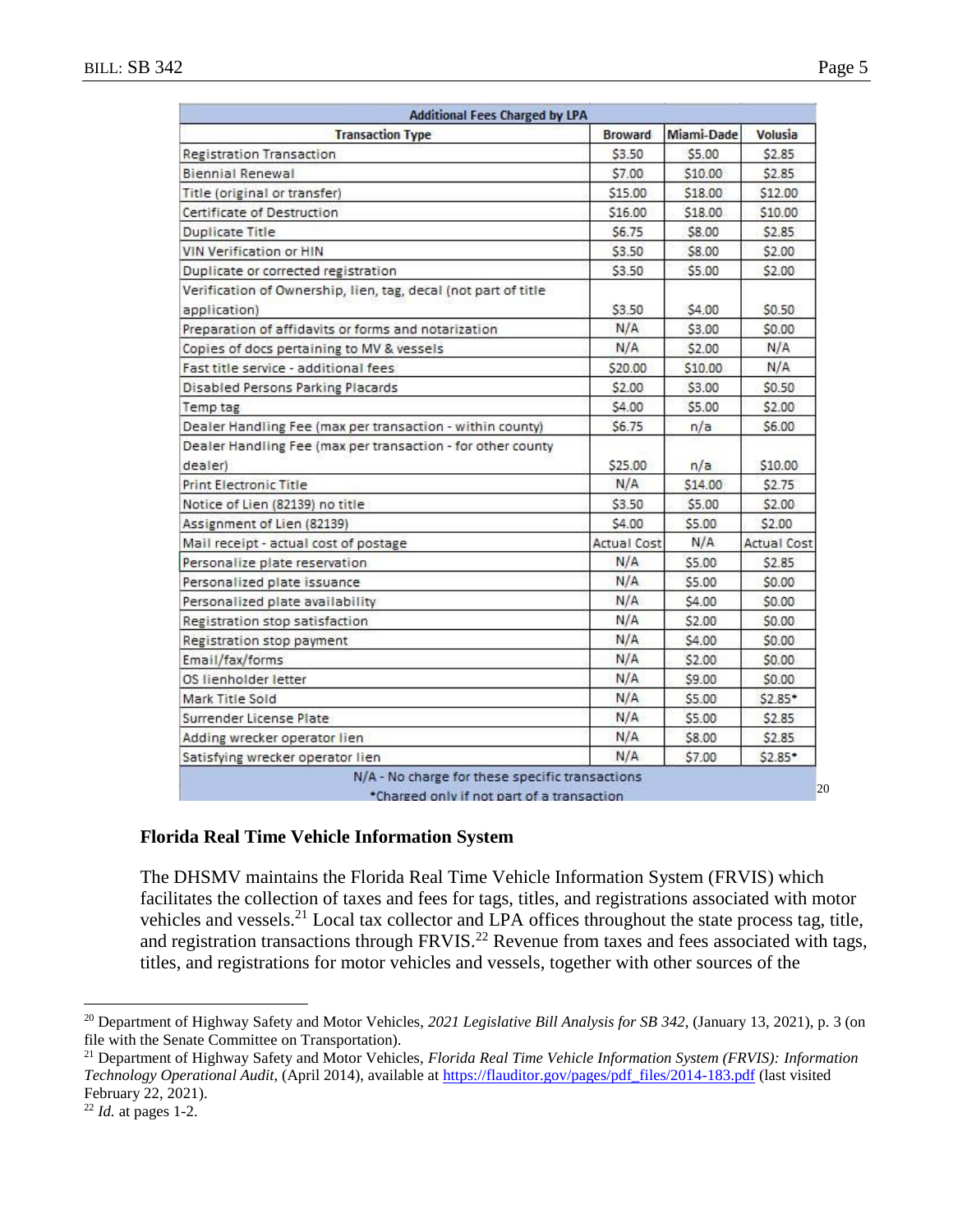DHSMV's revenue, are distributed through FRVIS to various state agencies, including the DHSMV, and non-state entities in accordance with governing Florida Statutes.<sup>23</sup>

FRVIS is composed of two processing environments. The first is a distributed environment that consists of the servers at local tax collector and tag agent offices that process tag, title, and registration transactions throughout the state. The second environment is the host portion that consists of the back-end processing that is conducted centrally at the DHSMV's primary data center. $24$ 

In addition to residential street addresses, the DHSMV is authorized to collect and store (in FRVIS) e-mail addresses. E-mail addresses may be used, in lieu of the United States Postal Service, to provide certain renewal notices, including registration renewal notices, driver license renewal notices, and vessel registration renewal notices.<sup>25, 26, 27, 28, 29</sup>

### *Related Equipment Requirements*

Currently, any tax collector or LPA opening a new office or expanding existing offices initially purchases the equipment needed for title and registration issuance to operate that office. The DHSMV periodically refreshes outdated equipment and pays the cost of the new equipment (contingent upon appropriated funds) for both tax collector's and LPA's offices.<sup>30</sup>

LPAs reimburse the DHSMV for reoccurring circuit costs (i.e., Internet access) for each location, unless the LPA office is collocated with a tax collector office and the circuit is shared.<sup>31</sup>

## **III. Effect of Proposed Changes:**

The bill provides that a tax collector in exercising his or her authority to contract with a LPA, will determine any additional service charges that will be collected by the LPAs approved by the tax collector. Any additional service charges must be fully itemized and disclosed to a person paying the service charges to the LPA.

The bill requires the LPA to enter into a contract with the tax collector regarding the disclosure of additional service charges.

The bill also requires tax collectors and their approved LPAs to enter into a MOU with the DHSMV regarding use of the FRVIS.

The bill has an effective date of July 1, 2021.

<sup>24</sup> *Id.*

- <sup>27</sup> Section 322.08(10), F.S.
- <sup>28</sup> Section 328.30, F.S.
- <sup>29</sup> Section 328.80, F.S.
- <sup>30</sup> *Supra* FN 20, p. 4.
- <sup>31</sup> *Id.*

<sup>23</sup> *Id,* at page 2.

<sup>&</sup>lt;sup>25</sup> Section 319.40, F.S.

<sup>&</sup>lt;sup>26</sup> Section 320.95, F.S.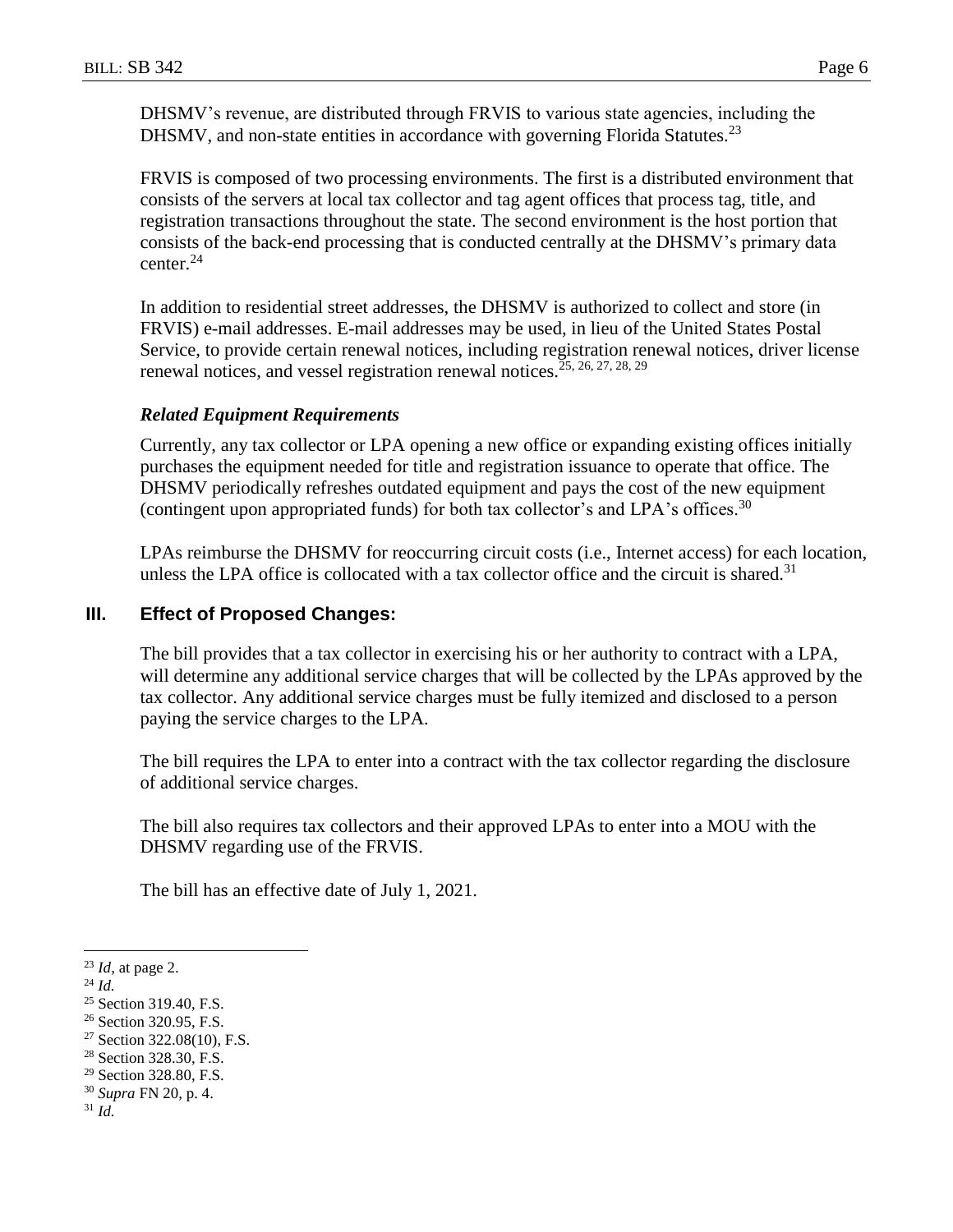## **IV. Constitutional Issues:**

A. Municipality/County Mandates Restrictions:

None.

B. Public Records/Open Meetings Issues:

None.

C. Trust Funds Restrictions:

None.

D. State Tax or Fee Increases:

Under the 2018 amendment to the Florida Constitution, Article VII, Section 19 requires "a supermajority vote" of 2/3 of the membership of each house to pass legislation which will impose or authorize a new state tax or fee.<sup>32</sup> A "fee" is defined as "any charge or payment required by law, including any fee for service, fee or cost for licenses, and charge for service."<sup>33</sup>

To the extent that the additional service charges that will be collected by the LPAs approved by the tax collector are determined to be new state fees, the requirements of Article VII, s. 19 of the Florida Constitution may apply.

E. Other Constitutional Issues:

None identified.

### **V. Fiscal Impact Statement:**

A. Tax/Fee Issues:

The Revenue Estimating Conference has not met to consider the proposed fiscal impact of the bill.

B. Private Sector Impact:

Individuals who elect to use the services of a tax collector approved LPA will incur indeterminate additional service charges.

To the extent that LPAs provide services which have been approved by the tax collector to charge additional service charges, the LPAs may experience an indeterminate positive fiscal impact.

<sup>32</sup> FLA. CONST. art. VII, s. 19(a).

<sup>33</sup> FLA. CONST. art. VII, s. 19(d)(1).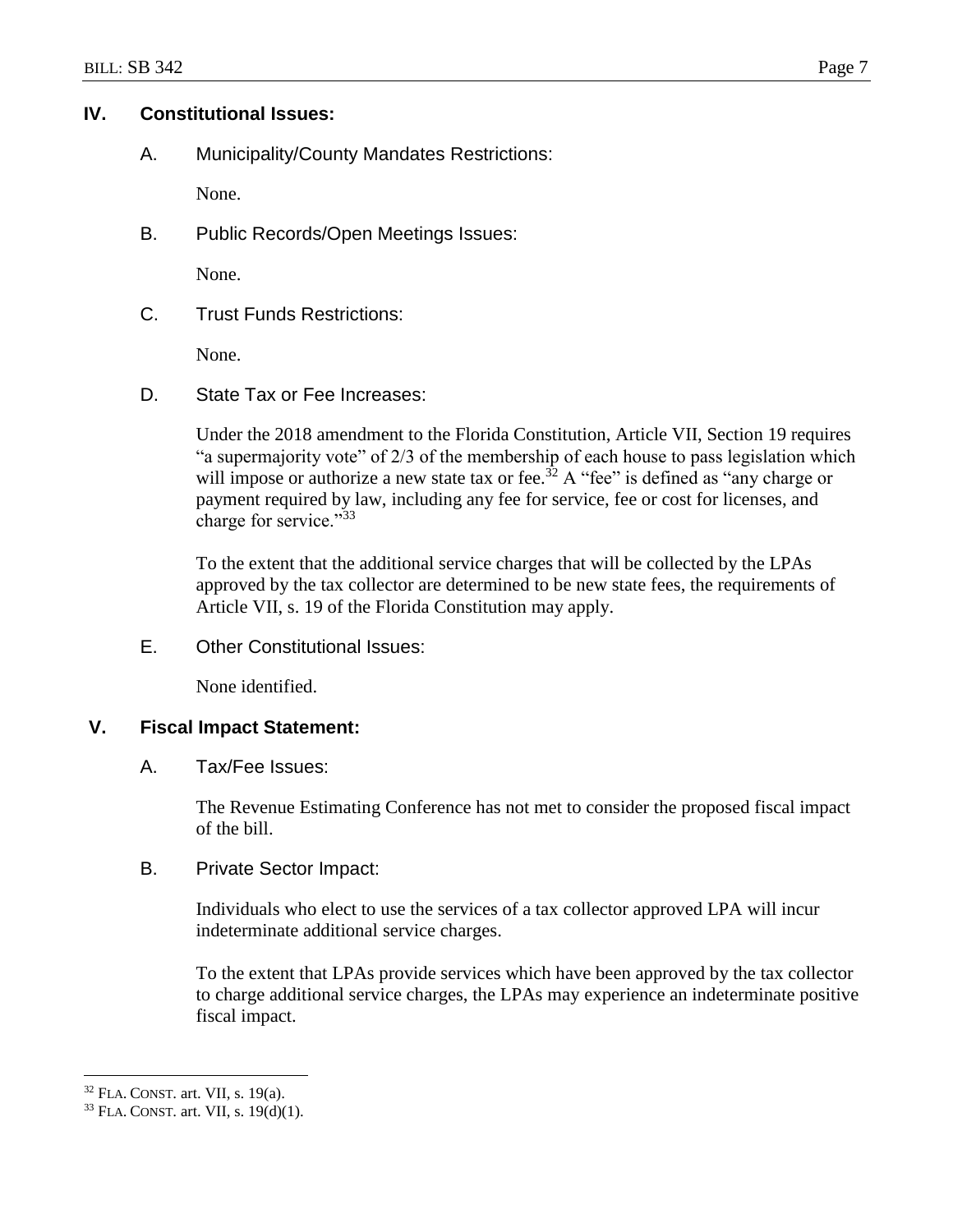### C. Government Sector Impact:

The DHSMV stated that if the bill results in more tax collectors using LPAs or more LPA offices being established to perform motor vehicle, mobile home, and vessel title and registration services, recurring costs for replacement equipment for tax collectors' and LPAs' offices may increase and, potentially, impair the ability of the Highway Safety Operating Trust Fund to cover the refresh rate for equipment in tax collector's offices as well as existing LPAs' offices, which is paid from the Highway Safety Operating Trust Fund. 34

The DHSMV stated the bill would be a significant impact on the DHSMV's operational resources and resources dedicated to the Motorist Modernization project. Programing would be required in FVRIS to print fees that LPA's would charge on receipts and reports.<sup>35</sup>

There may be an indeterminate fiscal impact to tax collectors as they will determine the additional service charge that may be charged by, and then must be collected by the  $LPAs<sup>36</sup>$ 

### **VI. Technical Deficiencies:**

None.

#### **VII. Related Issues:**

The bill does not address "off-highway vehicle" titles. An "off-highway vehicle" is not included in the definition of "motor vehicle" in ch. 322, F.S. The definition of "off-highway vehicle" and the fees pertaining to titles for those vehicles are found in ch. 317, F.S. The DHSMV recommends provisions for "off-highway vehicle" be added to the bill.<sup>37</sup>

#### **VIII. Statutes Affected:**

This bill substantially amends the following sections of the Florida Statutes: 319.32, 320.03, 320.04, and 328.72.

#### **IX. Additional Information:**

#### A. Committee Substitute – Statement of Changes:

(Summarizing differences between the Committee Substitute and the prior version of the bill.)

None.

<sup>34</sup> *Supra* FN 20, p. 5-6.

<sup>35</sup> *Ibid*, p. 6.

<sup>36</sup> *Id*.

<sup>37</sup> *Ibid*, p. 7.